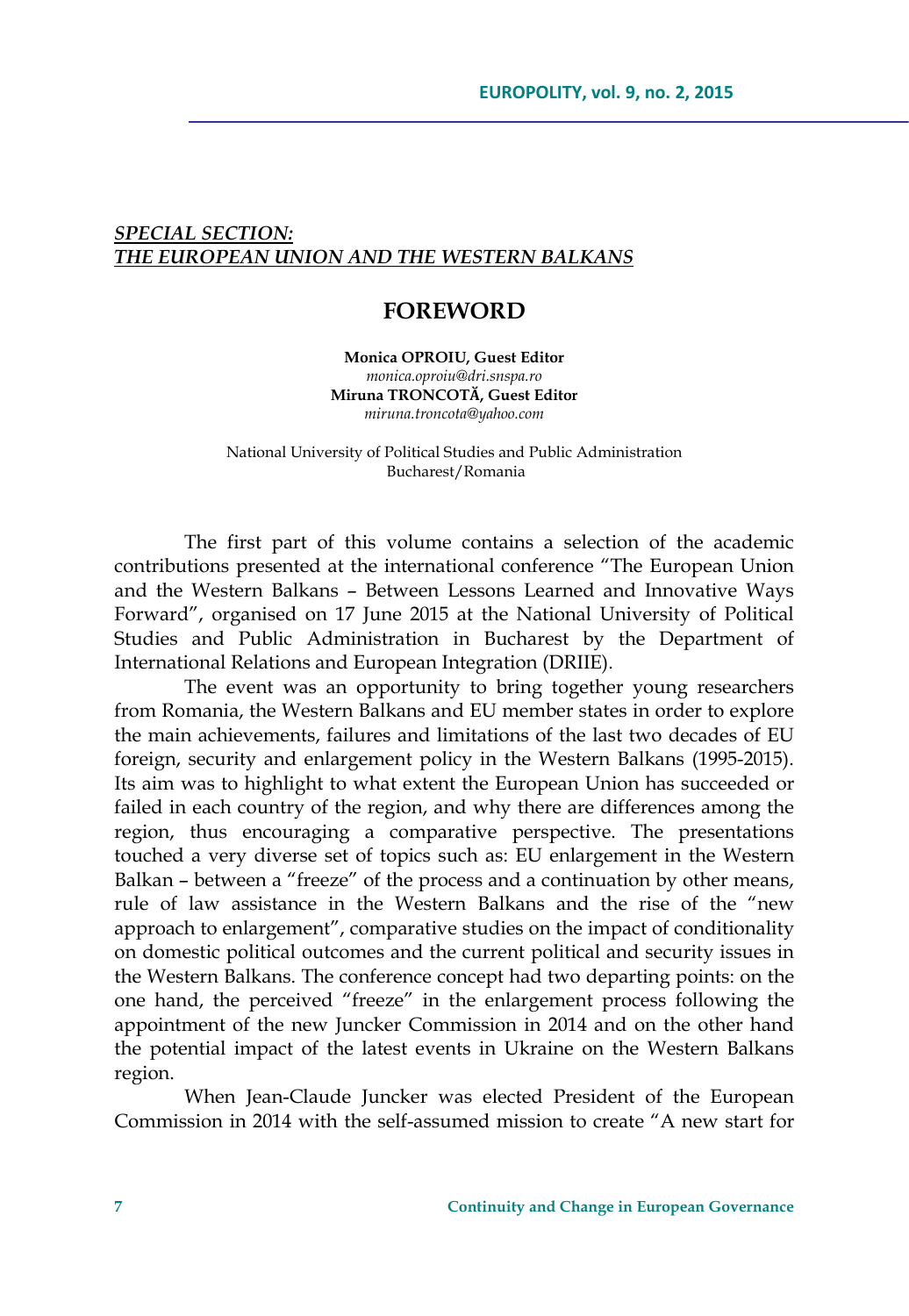Europe", he announced that no new members would join the European Union in the following five years, but that enlargement negotiations would continue, because there were countries which needed a credible European perspective, especially in the Western Balkans. While this approach initially sparked fears that the European Union might start to "neglect" the region, there are signs of an on-going commitment to the integration of the Western Balkans, albeit at a much slower pace. The continuation of the EU-mediated dialogue between Serbia and Kosovo and the green light given by the Council for the entry into force of the Stabilisation and Association Agreement with Bosnia and Herzegovina are two cases in point. But political turmoil, stagnation and lack of progress in fulfilling the Copenhagen criteria in the Western Balkan countries, as well as specific difficulties in some cases, require alternative solutions to the established path of the EU enlargement process.

On the other hand, the annexation of Crimea in March 2014 and the ensuing crisis in Ukraine brought the temptation to use comparisons with the Western Balkans for the management of international crises. From the "Kosovo precedent" invoked in support of the secessionist referendum in Crimea to the warnings regarding a potential "Bosnization of Ukraine" through internationally-mediated cease-fires, journalists, analysts and politicians alike used references to the Western Balkans to state their case. Although a look at past successes, failures and unintended consequences in the Western Balkans could be useful for designing better responses to secessionist claims and armed conflict in Europe, careful attention has to be devoted to the study of each case's particularities in order to avoid the politicization of such comparisons. In the same context, some political discourses of current European leaders pointed to a sense of urgency in addressing Russia's increasing meddling in the Western Balkans, thus raising questions about the European Union's "monopoly" on the future development directions of the countries in the region. Hence, the conference was also meant to assess to what degree the EU still represents the main reference point in the region.

Lastly, a distinct aim was to reflect on Romania's position towards the Western Balkans, and on the types of support that it can provide in both diplomatic and academic terms. Romania's mandate of the SEECP presidency in 2014 was deemed as successful and helped reach important breakthroughs in regional cooperation.

The papers in this volume address some of the main dimensions (political, social, security, sovereignty or diplomacy-related) of the European integration process of the Western Balkans, by focusing on country (or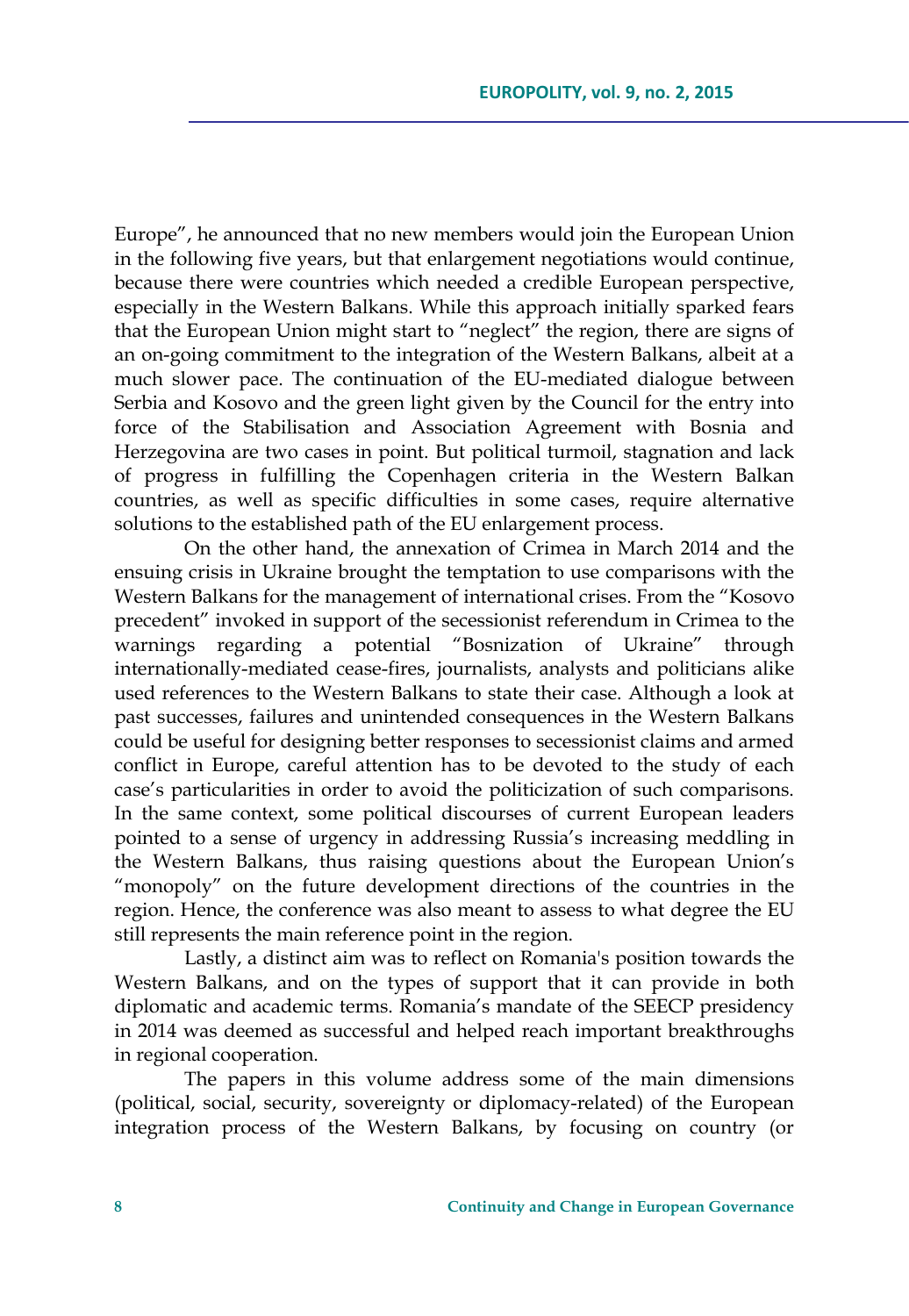comparative) case-studies (papers of A. Hoti and D. Gërguri; D. Ioniță; and O. Moise) or by looking at the region as a whole (papers of R. Ferrero-Turion; and E. Luli). Moreover, some papers analyse intra-EU transformations and internal challenges triggered by an evolving enlargement process (papers of V. Jakovleski; and M. Oproiu). The book reviews in this volume focus on three innovative approaches in analysing the EU's (and other international organisations') role in stabilising the region as a whole, or in individual case studies (Serbia, Bosnia and Herzegovina and Kosovo). The reviews highlight the theoretical and empirical contributions provided by the three young Romanian social scientists – Dr. Gabriela Horoşanu, Dr. Dan Lazea and Dr. Miruna Troncotă by placing their books in the overall European debate on the topic.

To sum up, it is interesting to note that the general perspectives on the region's future are not marked by pessimism and grim predictions anymore, but rather by pragmatic analyses highlighting both the advancement and drawbacks in this process. An important lesson learned from these academic contributions on the European integration of the Western Balkans is that political contexts may influence EU accession, but each country has its own ways of "learning by doing" in order to fulfil the required standards. And even if the process became more complicated throughout the years (through the Commission's strengthening of conditionality benchmarks), the countries in the region – including those confronted with limited or contested statehood - found ways to continue the reforms as EU accession remains their most important incentive for democratic consolidation, economic development and regional cooperation.

The online version of this volume is supported by the National Authority for Scientific Research and Innovation (ANCSI) through the 2015 Grants for Technical Scientific Literature, while the first part of the issue is printed with the financial support of the National University of Political Studies and Public Administration (SNSPA) awarded to the research project "Rule of Law Promotion by the European Union in the Western Balkans. Casestudy: Kosovo" (2014-2015) managed by Dr. Monica Oproiu within the SNSPA internal grant programme. There are several people we would like to thank for their invaluable support in organising the conference and contribution to the publishing of this volume: Professor Iordan Bӑrbulescu, PhD, Dean of the Department of International Relations and European Integration (DRIIE), Lecturer Oana Andreea Ion, PhD, Editor-in-Chief of *Europolity*, our DRIIE colleagues Mihaela Aioanei, Ioana Borcan, Ionela Ciolan, Ana-Maria Costea,